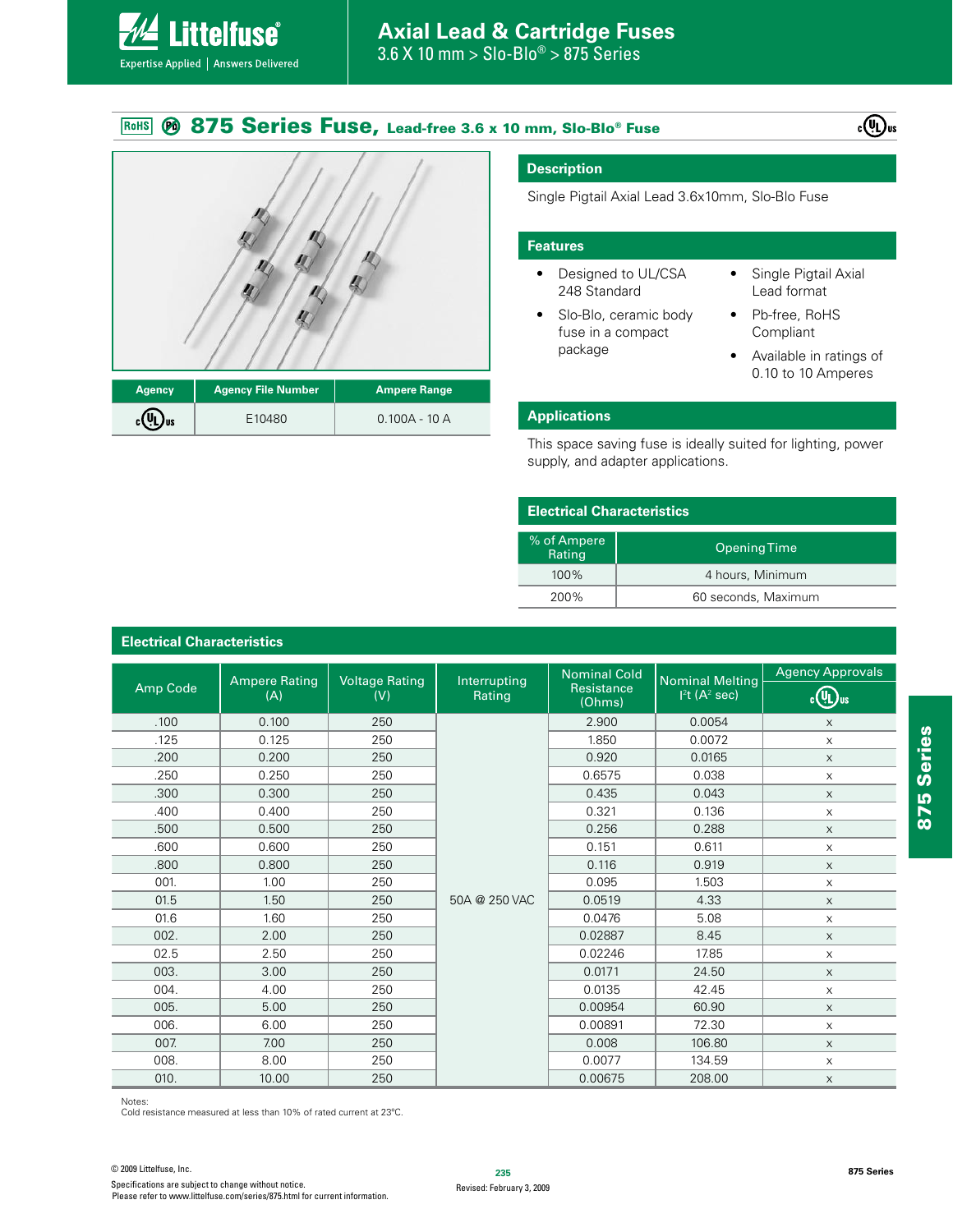#### **Interproduced Avan Exists Protection Axial Lead & Cartridge Fuses Axial Lead & Cartridge Fuses**

 $0^\circ$  > 875 Series 3.6 X 10 mm > Slo-Blo® > 875 Series

**Littelfuse**® Expertise Applied | Answers Delivered

#### **Temperature Rerating Curve Average Time Current Curves**





#### **Soldering Parameters - Wave Soldering**



#### **Recommended Process Parameters:**

| <b>Wave Parameter</b>                    | Lead-Free Recommendation          |
|------------------------------------------|-----------------------------------|
| Preheat:                                 |                                   |
| (Depends on Flux Activation Temperature) | (Typical Industry Recommendation) |
| Temperature Minimum:                     | $100^\circ$ C                     |
| Temperature Maximum:                     | $150^\circ$ C                     |
| Preheat Time:                            | 60-180 seconds                    |
| Solder Pot Temperature:                  | 260° C Maximum                    |
| Solder DwellTime:                        | 2-5 seconds                       |

#### **Recommended Hand-Solder Parameters:**

Solder Iron Temperature:  $350^{\circ}$  C +/-  $5^{\circ}$ C Heating Time: 5 seconds max.

#### **Note: These devices are not recommended for IR or Convection Reflow process.**